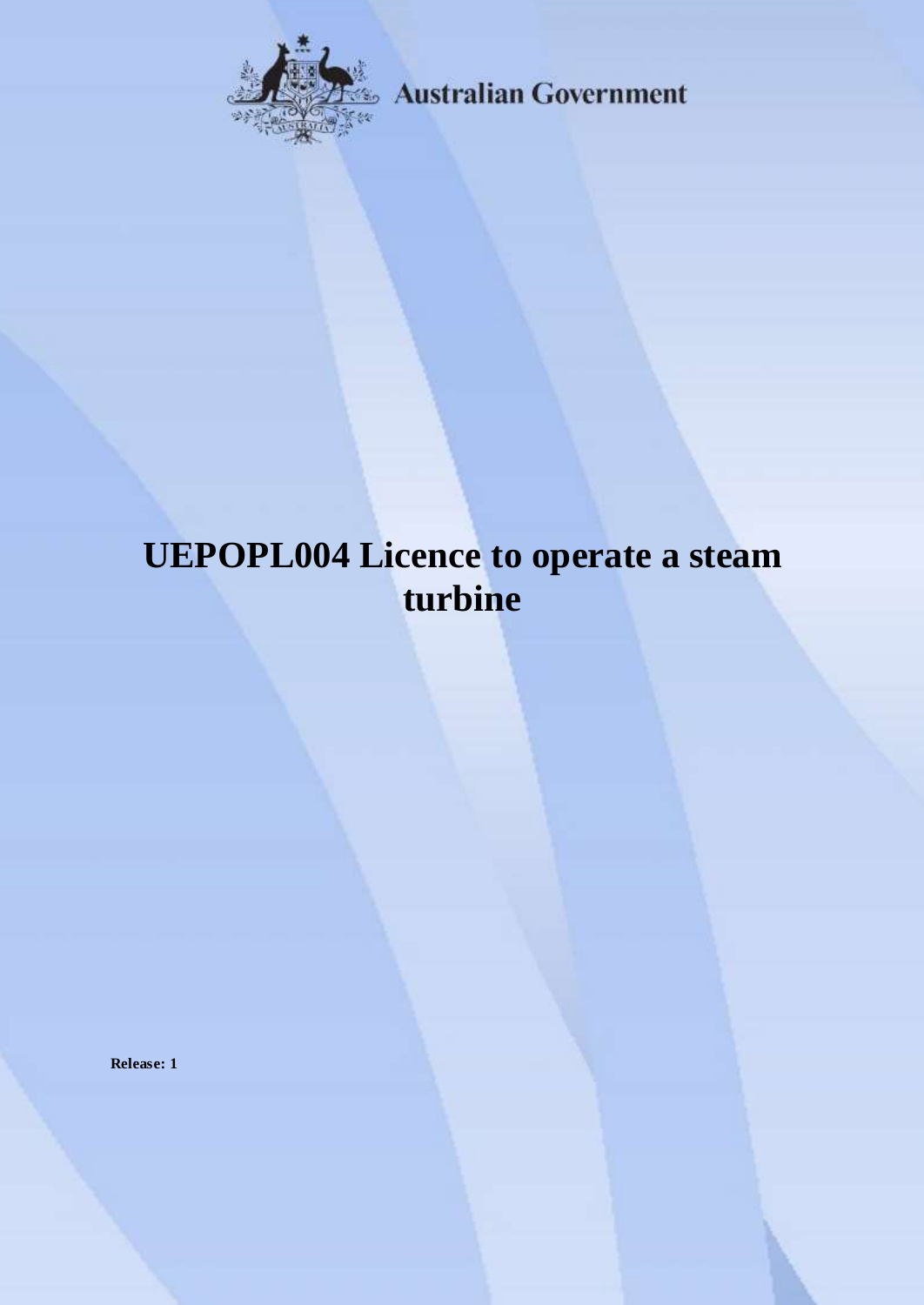#### **UEPOPL004 Licence to operate a steam turbine**

#### **Modification History**

Release 1. This is the first release of this unit of competency in the UEP Electricity Supply Industry – Generation Sector Training Package Release 2.0.

# **Application**

This unit specifies the outcomes required to operate a steam turbine for licensing purposes. Steam turbine means equipment that is driven by steam acting on a turbine or rotor to cause a rotary motion.

It covers the operation of any steam turbine (except a steam turbine that produces a power output of less than 500 kW) that:

- is multi-wheeled
- is capable of a speed greater than 3600 r.p.m., or
- uses attached condensers. or
- a multi-staged heat exchange extraction process.

This unit requires the operator to plan the work, carry out preoperational safety checks, start the steam turbine, monitor steam turbine operation and shutdown the steam turbine.

A person performing this work is required to hold a turbine operation high-risk work (HRW) licence.

#### **Licensing/Regulatory information**

This unit is based on the licensing requirements of Part 4.5 of the Model Work Health and Safety (WHS) Regulations, HRW and meets Commonwealth, state and territory HRW licensing requirements.

Any alteration to this unit would result in a unit that would not be acceptable to WHS/occupational health and safety (OHS) regulators for the purpose of licensing.

## **Pre-requisite Unit**

There are no prerequisite units

# **Competency Field**

Licensing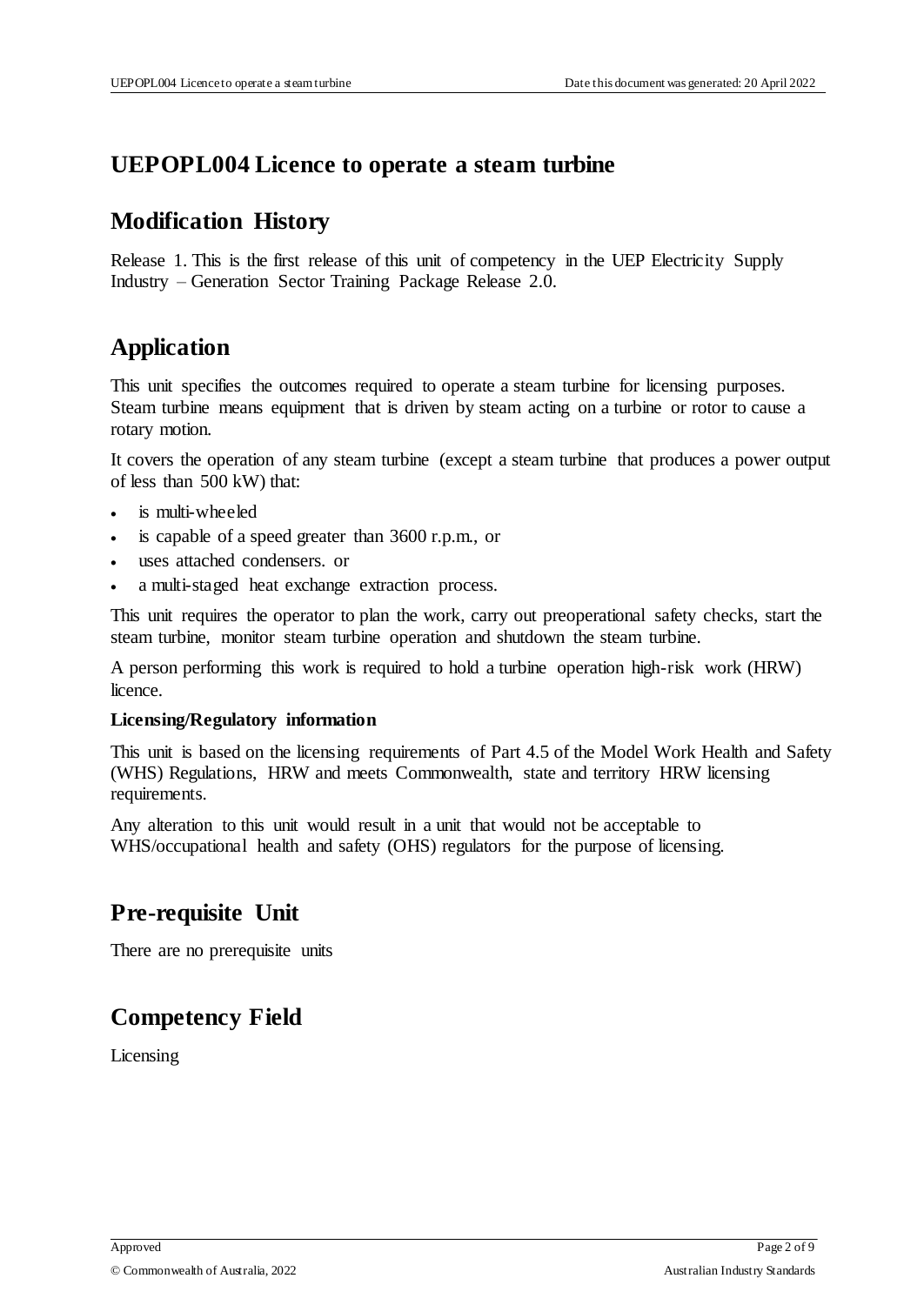# **Unit Sector**

Electricity generation

# **Elements and Performance Criteria**

| <b>ELEMENTS</b>                              | PERFORMANCE CRITERIA                                                                               |                                                                                                                                                                                                                            |
|----------------------------------------------|----------------------------------------------------------------------------------------------------|----------------------------------------------------------------------------------------------------------------------------------------------------------------------------------------------------------------------------|
| Elements describe the essential<br>outcomes. | Performance criteria describe the performance needed to<br>demonstrate achievement of the element. |                                                                                                                                                                                                                            |
| 1 Plan work                                  | 1.1                                                                                                | Type of operations to be conducted for steam turbine are<br>assessed and prepared in accordance with workplace<br>procedures                                                                                               |
|                                              | 1.2                                                                                                | WHS/OHS regulations, legislative requirements, codes<br>of practice, manufacturers' recommendations and<br>specifications, environmental requirements and<br>workplace procedures are identified, applied and<br>monitored |
|                                              | 1.3                                                                                                | Steam turbine operations are planned in accordance with<br>workplace procedures                                                                                                                                            |
|                                              | 1.4                                                                                                | Personal protective equipment (PPE) is selected for use<br>in accordance with workplace procedures                                                                                                                         |
|                                              | 1.5                                                                                                | Hazards and potential hazards in work area are identified<br>and assessed for risk, and controls recommended are in<br>accordance with workplace procedures                                                                |
|                                              | 1.6                                                                                                | Relevant communication methods are identified in<br>accordance with workplace procedures                                                                                                                                   |
| 2 Start up steam turbine                     | 2.1                                                                                                | Downstream user of output power from steam turbine is<br>advised of start-up                                                                                                                                               |
|                                              | 2.2                                                                                                | Controls are implemented for identified hazards and<br>potential hazards in work area in accordance with<br>workplace procedures                                                                                           |
|                                              | 2.3                                                                                                | Availability of quality steam from upstream provider is<br>confirmed                                                                                                                                                       |
|                                              | 2.4                                                                                                | Preoperational safety checks of steam turbine are<br>conducted in accordance with workplace procedures                                                                                                                     |
|                                              | 2.5                                                                                                | Start-up checks are performed upon ancillary plant                                                                                                                                                                         |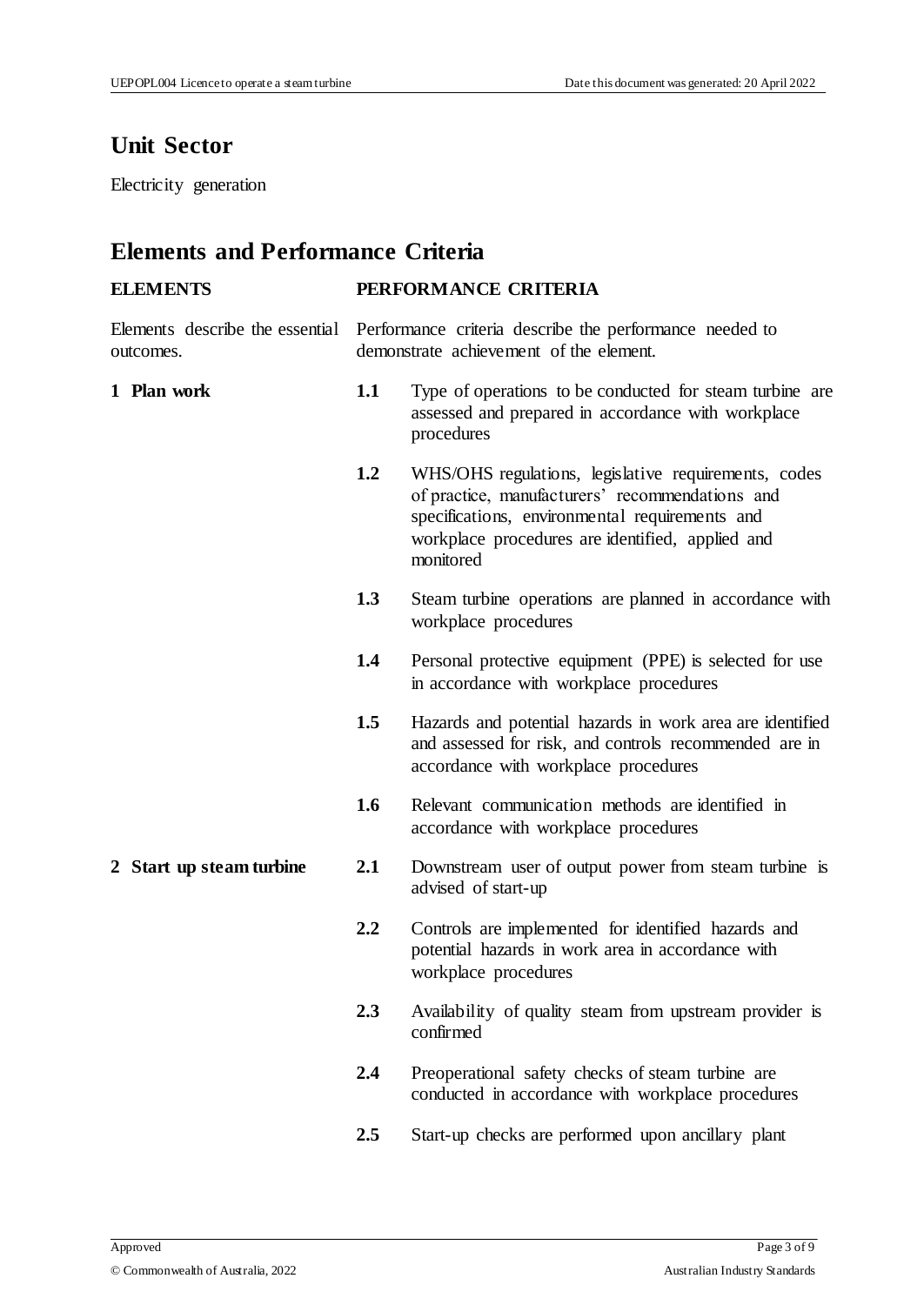**operation**

- **2.6** Maintenance requirements are identified and reported in accordance with workplace procedures
- **2.7** Steam turbine is started and brought up to speed and placed online safely, including performance of start-up checks, in accordance with workplace procedures
- **3 Monitor steam turbine 3.1** Steam turbine is monitored, including performing of operational checks and fault finding, in accordance with workplace procedures
	- **3.2** Operating log is maintained clearly and accurately in accordance with workplace procedures
	- **3.3** Operating status of steam turbine is diagnosed and verified in accordance with workplace procedures
	- **3.4** Status of steam turbine is communicated to other operational personnel, including downstream users of steam turbine output power, in accordance with workplace procedures
	- **3.5** Steam turbine emergencies and contingencies are dealt with in accordance with manufacturers' recommendations and specifications, environmental regulations and workplace procedures
- 
- **4 Shut down steam turbine 4.1** Energy isolation procedures are followed
	- **4.2** Routine shutdown of steam turbine is performed, including performing shutdown checks in accordance with operational and manufacturers' recommendations and specifications, and workplace procedures
	- **4.3** Maintenance requirements are identified, recorded and reported in accordance with workplace procedures

#### **Foundation Skills**

Foundation skills essential to performance are explicit in the performance criteria of this unit of competency.

## **Range of Conditions**

Range is restricted to essential operating conditions and any other variables essential to the work environment.

Non-essential conditions may be found in the UEP Electricity Supply Industry - Generation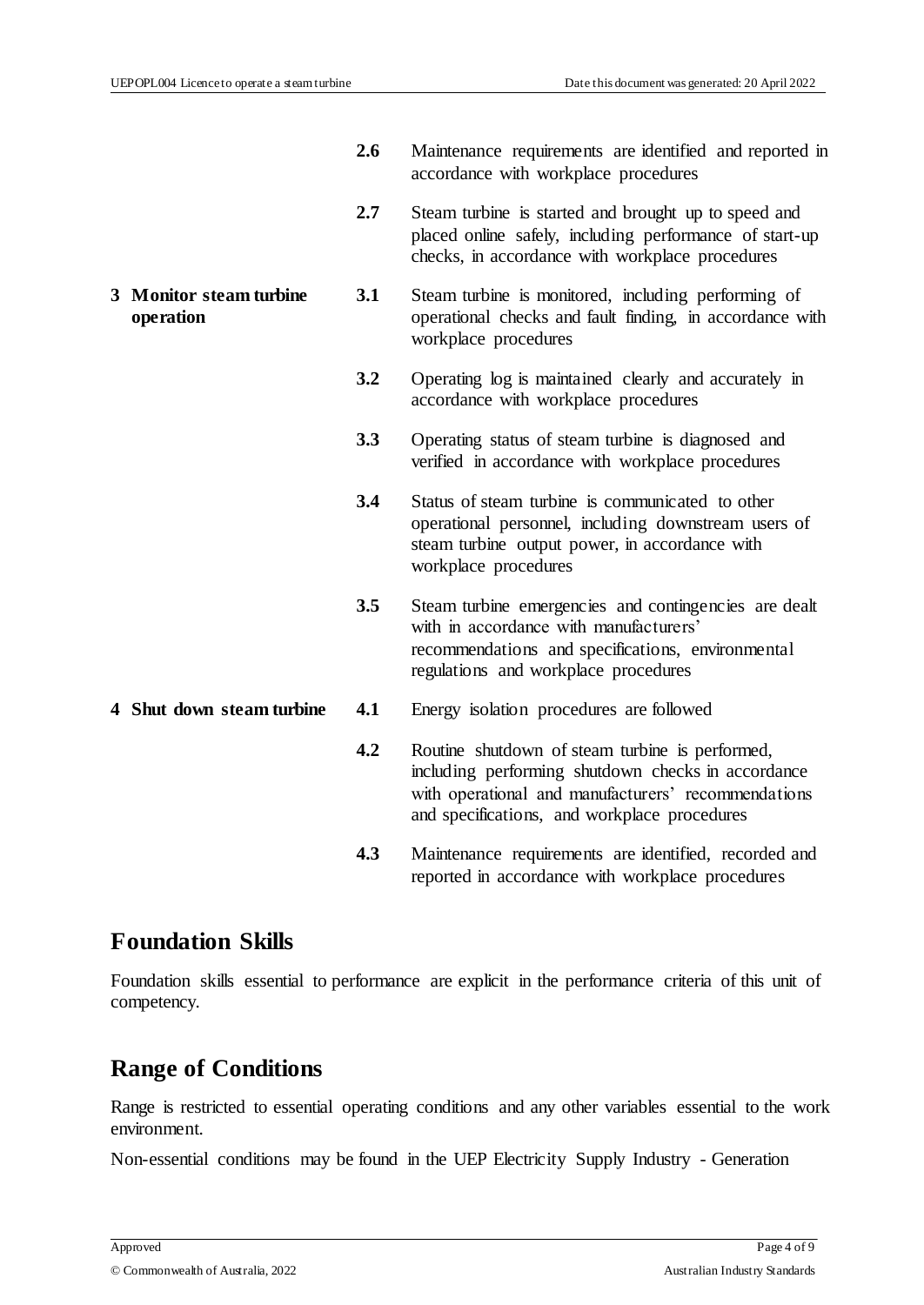Sector Training Package Companion Volume Implementation Guide.

relevant standards may include but not be limited to:

communicated and communication may

emergencies may include <br>
• but not be limited to:

include

- codes of practice
- legislation
- Australian Standards
- manufacturers' specifications
- but not be limited to:
	- verbal
	- written
	- telephone
	- two-way radio
	- log records
	- computer record systems
- - $\cdot$  fire
	- bomb threat
	- terrorism
	- personal accidents
	- chemical spills
	- major steam leaks
	- major water leaks
	- flooding
	- natural disasters
- faults may include  $\bullet$  but not be limited to:
	- abnormal operating conditions
	- loss of a major auxiliary
	- steam turbine water ingress
	- wet steam
	- excessively high turbine and turbine valves heating or cooling rates and differentials
	- loss of condenser vacuum
	- condenser tube leak
	- conductivity
	- high steam turbine bearing temperatures or vibration
	- high or low bearing oil temperatures
	- loss of steam turbine bearing oil flow or pressure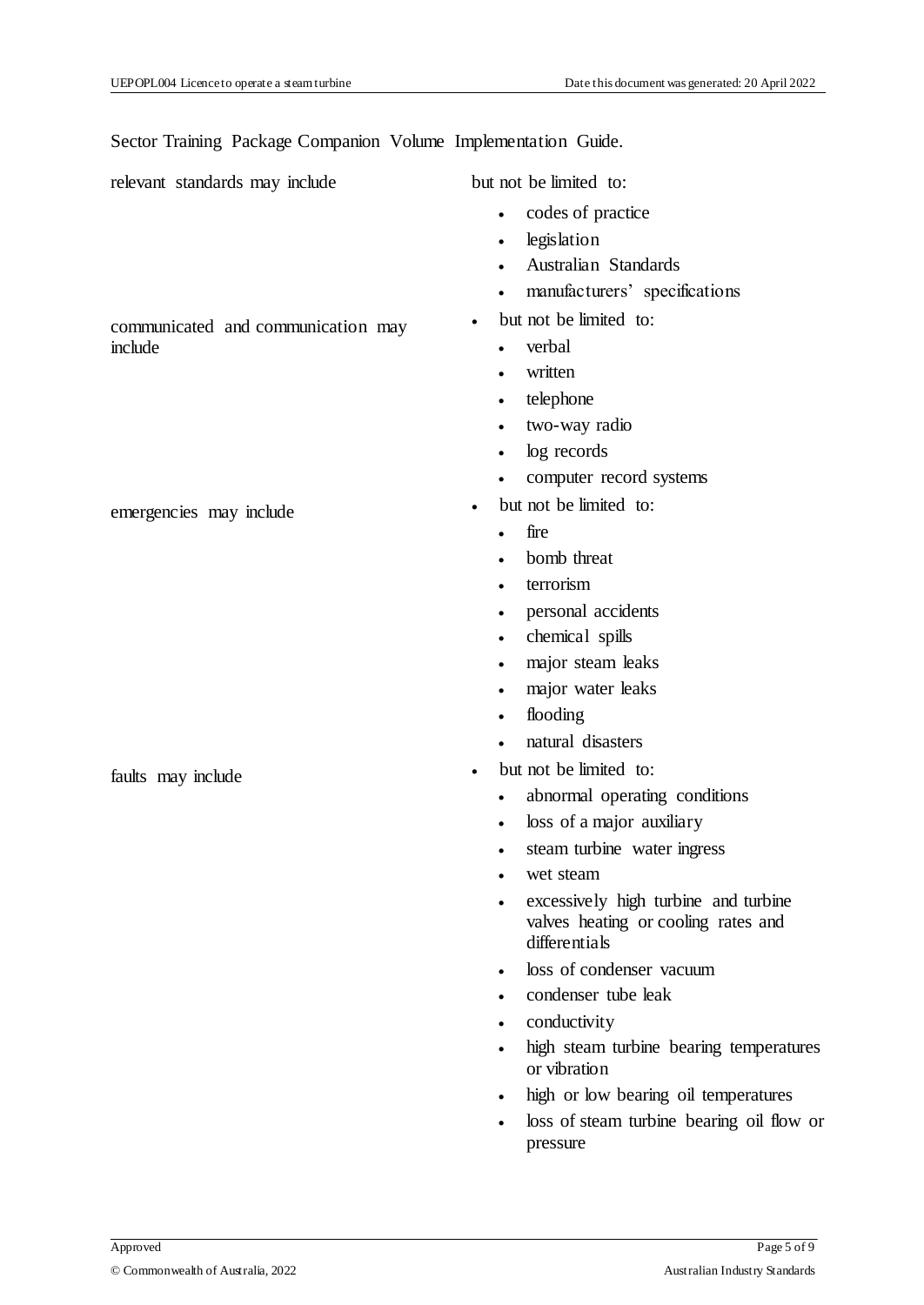operational checks may include  $\bullet$  but not be limited to:

personal protective equipment (PPE) may include

preoperational safety checks may include  $\cdot$  but not be limited to:

- low or high-pressure heater malfunction
- actuator, valve, mechanical and electrical faults or failure
- instrument failure
- steam turbine protection
- hazards may include  $\bullet$  but not be limited to:
	- chemical hazards
	- thermal hazards
	- manual handling hazards
	- guarding of machinery requirements
	- illumination of work area
	- rubbish and combustibles in area
	- leakage of steam
	- leakage of oil
	- obstructions in the work area
	- fire
	- noise
	- vibration
	- water and working at heights
	- - quality of steam supply
		- cooling water system
		- condenser operation
		- position and operation of valves and fittings
		- cylinder drainage system
		- lubrication system
		- speed control
		- vibration level
		- steam reticulation line pressure
		- operation of control or safety devices
	- but not be limited to:
		- prescribed under, regulations, codes of practice and workplace policies and procedures
	- - steam supply system
		- position and operation of steam turbine valves
		- safety devices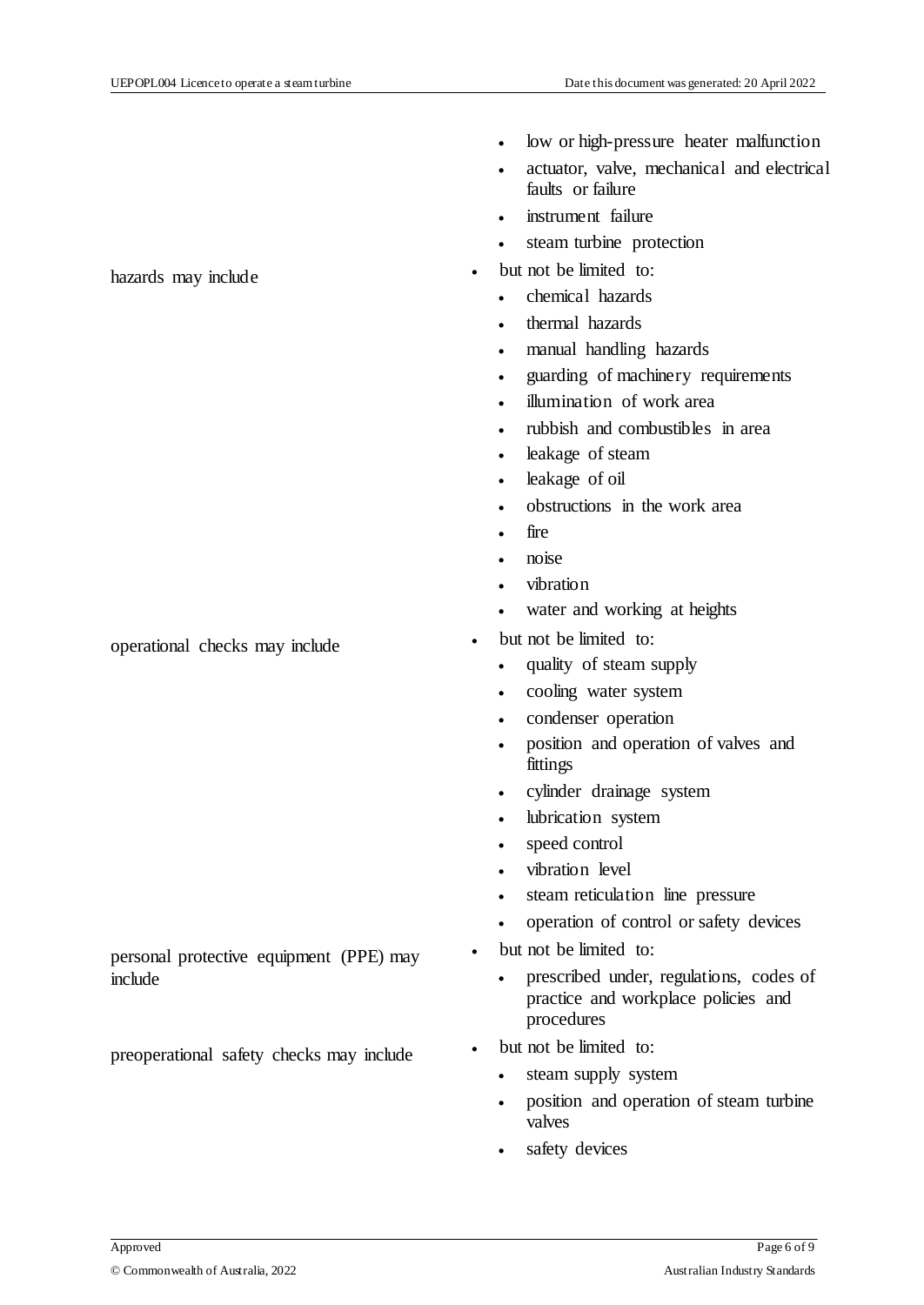- overspeed shutdown
- pressure relieve devices
- speed governor
- exhaust system
- auxiliary equipment
- lubrication system
- procedures may include  $\bullet$  but not be limited to:
	- manufacturers' instructions, specifications or checklists
	- industry operating procedures
	- workplace procedures, including instructions, operating procedures and checklists
- recorded information may include  $\bullet$  but not be limited to:
	- operations and maintenance of steam turbine equipment
	- difficulties or issues
	- environmental issues
	- recommendations for future work
	- results
	- costs
	- hazards
	- incidents or injuries
	- dangerous occurrences or equipment malfunctions
	- logbook and proformas
	- production reports and maintenance records
- simulated training may include  $\bullet$  reproduction of conditions in working situation
	- enabling tasks to be learned and practised safely and economically
- shutdown checks may include  $\bullet$  but not be limited to:
	- checks of cooling down process
	- steam supply isolated
	- load on steam turbine
	- auxiliary equipment shutdown
	- cylinder drain system
	- isolation from any common connection
	- - position and operation of valves and

start-up checks must include  $\bullet$  but not be limited to: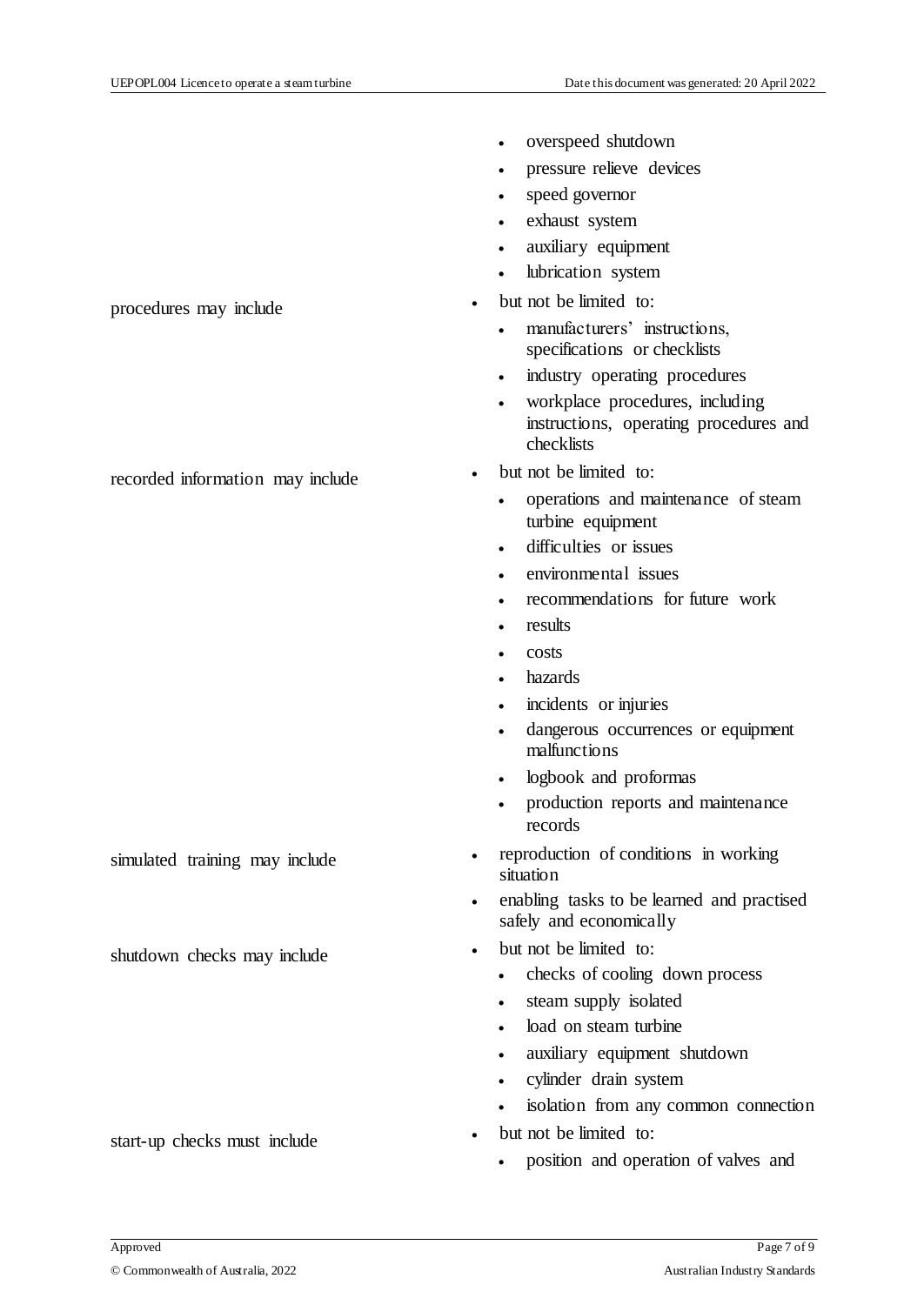fittings

- operation of lubrication system
- operation of drainage system
- steam quality
- heat input
- operation of auxiliary equipment
- freedom of rotation of steam turbine
- steam turbine warmup
- operation of steam traps and steam line purge systems
- warm up of reticulation system
- reticulation line pressure
- equipment must include  $\bullet$  where steam acts on a steam turbine or rotor to cause a rotary motion with any or all the following features:
	- attached condensers
	- multi-wheeled
	- multi-staged heat exchange extraction process at speed greater than 3600 r.p.m. may include:
		- axial flow
		- back pressure
		- condensing
		- non-condensing pass-out
		- radial flow
		- steam turbines with a power output of greater than 500 kw
	- the operation may be assisted by remote indicators of plant status and other parameters monitored (e.g. central control stations), in wet, noisy, dusty or hot areas or during continuous operation
	- but not be limited to:
		- identification of type of emergency
		- isolation of steam supply
		- selection and application of relevant firefighting equipment
		- notification of upstream steam supplier
		- operation of steam turbine only when safe to do so
- testing may include <br>
 but not be limited to:

steam turbine emergencies and contingencies may include